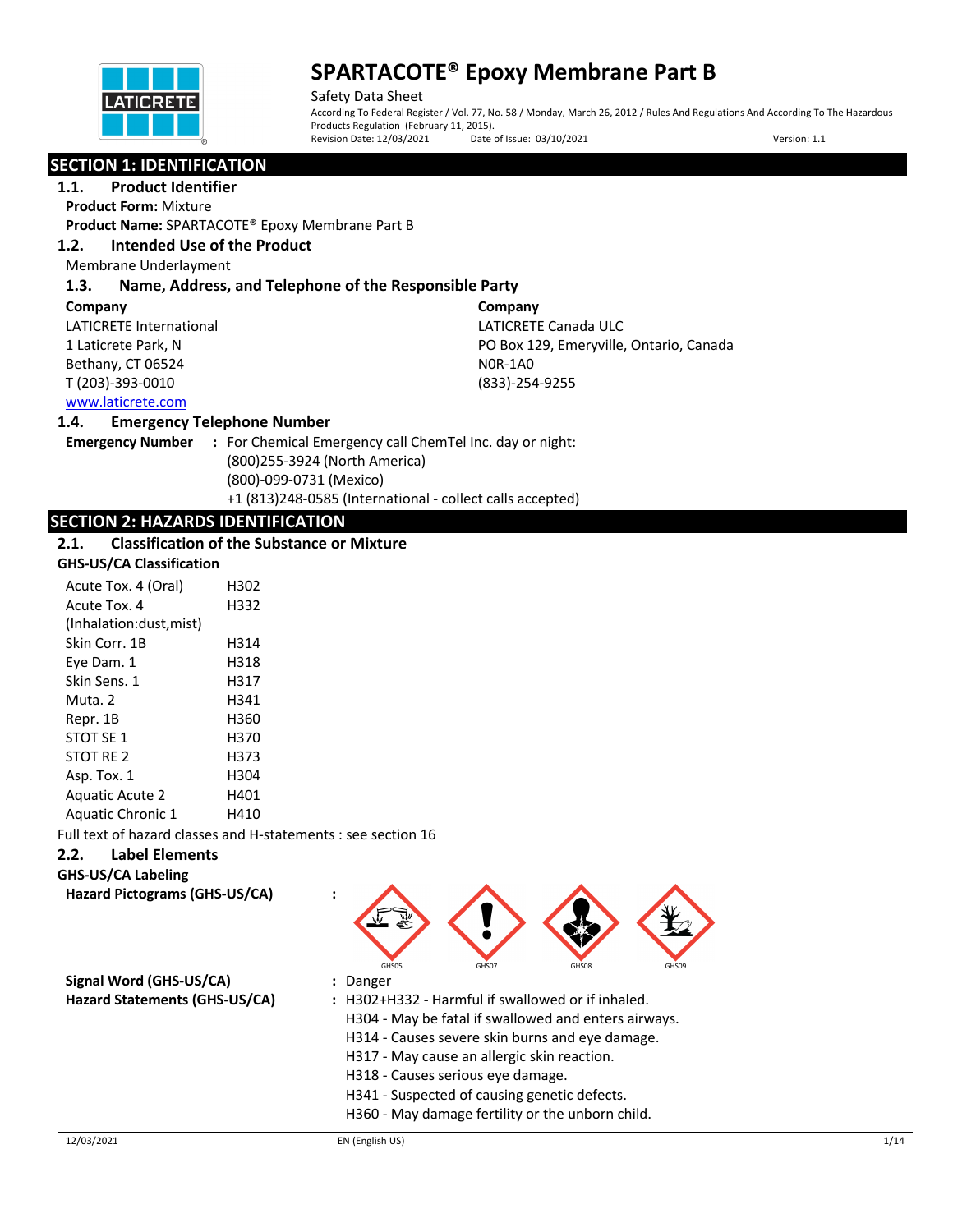Safety Data Sheet

| According To Federal Register / Vol. 77, No. 58 / Monday, March 26, 2012 / Rules And Regulations And According To The Hazardous Products Regulation (February 11, 2015). |
|--------------------------------------------------------------------------------------------------------------------------------------------------------------------------|
| H370 - Causes damage to organs(Liver, kidneys, skin, nervous system).                                                                                                    |
| H373 - May cause damage to organs through prolonged or repeated exposure.                                                                                                |
| H401 - Toxic to aquatic life.                                                                                                                                            |
| H410 - Very toxic to aquatic life with long lasting effects.                                                                                                             |
| Precautionary Statements (GHS-US/CA) : P201 - Obtain special instructions before use.                                                                                    |
| P202 - Do not handle until all safety precautions have been read and understood.                                                                                         |
| P260 - Do not breathe vapors, mist, or spray.                                                                                                                            |
| P264 - Wash hands, forearms, and other exposed areas thoroughly after handling.                                                                                          |
| P270 - Do not eat, drink or smoke when using this product.                                                                                                               |
| P271 - Use only outdoors or in a well-ventilated area.                                                                                                                   |
| P272 - Contaminated work clothing should not be allowed out of the workplace.                                                                                            |
| P273 - Avoid release to the environment.                                                                                                                                 |
| P280 - Wear protective gloves, protective clothing, and eye protection.                                                                                                  |
| P301+P310 - IF SWALLOWED: Immediately call a POISON CENTER or doctor.                                                                                                    |
| P301+P312 - IF SWALLOWED: Call a POISON CENTER or doctor if you feel unwell.                                                                                             |
| P301+P330+P331 - IF SWALLOWED: Rinse mouth. Do NOT induce vomiting.                                                                                                      |
| P303+P361+P353 - IF ON SKIN (or hair): Take off immediately all contaminated clothing.                                                                                   |
| Rinse skin with water.                                                                                                                                                   |
| P304+P340 - IF INHALED: Remove person to fresh air and keep comfortable for                                                                                              |
| breathing.                                                                                                                                                               |
| P305+P351+P338 - IF IN EYES: Rinse cautiously with water for several minutes. Remove                                                                                     |
| contact lenses, if present and easy to do. Continue rinsing.                                                                                                             |
| P308+P311 - IF exposed or concerned: Call a POISON CENTER or doctor.                                                                                                     |
| P308+P313 - If exposed or concerned: Get medical advice/attention.                                                                                                       |
| P310 - Immediately call a POISON CENTER or doctor.                                                                                                                       |
| P314 - Get medical advice/attention if you feel unwell.                                                                                                                  |
| P321 - Specific treatment (see section 4 on this SDS).                                                                                                                   |
| P330 - Rinse mouth.                                                                                                                                                      |
| P331 - Do NOT induce vomiting.                                                                                                                                           |
| P333+P313 - If skin irritation or rash occurs: Get medical advice/attention.                                                                                             |
| P362+P364 - Take off contaminated clothing and wash it before reuse.                                                                                                     |
| D <sub>201</sub> Collect cpillogo                                                                                                                                        |

- P391 Collect spillage. P405 - Store locked up.
- P501 Dispose of contents/container in accordance with local, regional, national, and international regulations.

### **2.3. Other Hazards**

Exposure may aggravate pre-existing eye, skin, or respiratory conditions.

### **2.4. Unknown Acute Toxicity (GHS-US/CA)**

### No data available

### **SECTION 3: COMPOSITION/INFORMATION ON INGREDIENTS**

#### **3.1. Substance**

Not applicable

#### **3.2. Mixture**

| <b>Name</b>                       | <b>Product Identifier</b> | $%$ $*$   | <b>GHS Ingredient Classification</b> |
|-----------------------------------|---------------------------|-----------|--------------------------------------|
| Poly[oxy(methyl-1,2-ethanediyl)], | (CAS-No.) 9046-10-0       | $15 - 40$ | Skin Corr. 1C, H314                  |
| .alpha.-(2-aminomethylethyl)-     |                           |           | Eye Dam. 1, H318                     |
| .omega.-(2-aminomethylethoxy)-    |                           |           | Asp. Tox. 1, H304                    |
|                                   |                           |           | Aquatic Acute 3, H402                |
|                                   |                           |           | Aquatic Chronic 3, H412              |
| Phenol, 4-nonyl-, branched        | (CAS-No.) 84852-15-3      | $9 - 24$  | Acute Tox. 4 (Oral), H302            |
|                                   |                           |           | Acute Tox. 4 (Dermal), H312          |
|                                   |                           |           | Skin Corr. 1B, H314                  |
|                                   |                           |           | Eye Dam. 1, H318                     |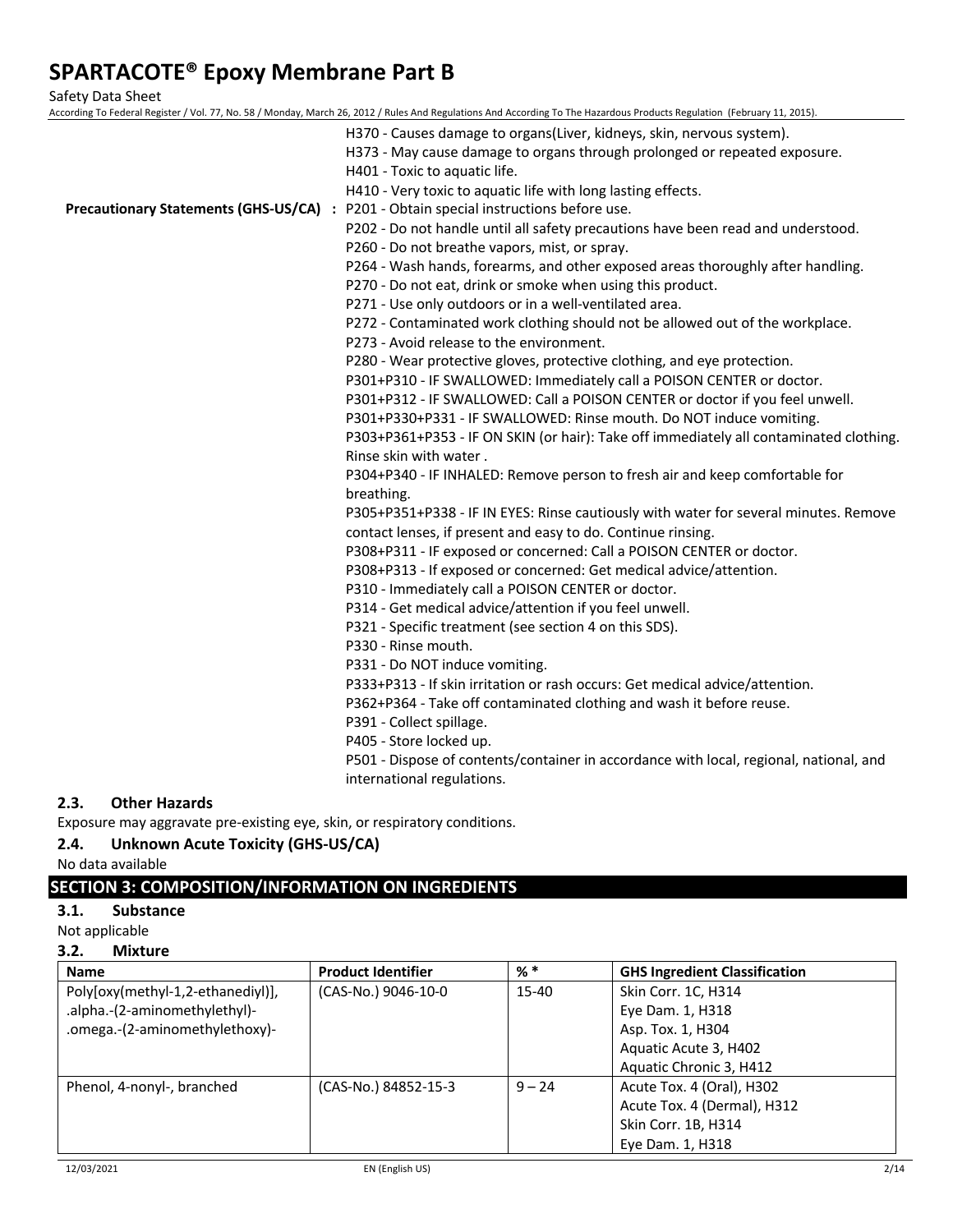Safety Data Sheet

According To Federal Register / Vol. 77, No. 58 / Monday, March 26, 2012 / Rules And Regulations And According To The Hazardous Products Regulation (February 11, 2015).

|                                        |                      |             | Repr. 2, H361                              |
|----------------------------------------|----------------------|-------------|--------------------------------------------|
|                                        |                      |             | Aquatic Acute 1, H400                      |
|                                        |                      |             | Aquatic Chronic 1, H410                    |
| Tall oil fatty acids, reaction product | (CAS-No.) 68953-36-6 | $6 - 8$     | Skin Irrit. 2, H315                        |
| with Tetraethylene pentamine           |                      |             | Eye Irrit. 2A, H319                        |
|                                        |                      |             | Skin Sens. 1A, H317                        |
|                                        |                      |             | <b>STOT SE 3, H335</b>                     |
|                                        |                      |             |                                            |
| Benzyl alcohol                         | (CAS-No.) 100-51-6   | $4.2 - 7.8$ | Flam. Liq. 4, H227                         |
|                                        |                      |             | Acute Tox. 4 (Oral), H302                  |
|                                        |                      |             | Acute Tox. 4 (Inhalation:dust, mist), H332 |
|                                        |                      |             | Eye Irrit. 2A, H319                        |
|                                        |                      |             | Aquatic Acute 2, H401                      |
| Phenol                                 | (CAS-No.) 108-95-2   | $3 - 6$     | Acute Tox. 4 (Oral), H302                  |
|                                        |                      |             | Acute Tox. 3 (Dermal), H311                |
|                                        |                      |             | Acute Tox. 3 (Inhalation:dust, mist), H331 |
|                                        |                      |             | Skin Corr. 1B, H314                        |
|                                        |                      |             | Eye Dam. 1, H318                           |
|                                        |                      |             | Muta. 2, H341                              |
|                                        |                      |             | STOT SE 1, H370                            |
|                                        |                      |             | <b>STOT RE 2, H373</b>                     |
|                                        |                      |             | Aquatic Acute 2, H401                      |
|                                        |                      |             | Aquatic Chronic 2, H411                    |
| 1,3-Benzenedimethanamine               |                      | $3 - 6$     |                                            |
|                                        | (CAS-No.) 1477-55-0  |             | Acute Tox. 4 (Oral), H302                  |
|                                        |                      |             | Acute Tox. 4 (Dermal), H312                |
|                                        |                      |             | Acute Tox. 4 (Inhalation:dust, mist), H332 |
|                                        |                      |             | Skin Corr. 1B, H314                        |
|                                        |                      |             | Skin Sens. 1B, H317                        |
|                                        |                      |             | Aquatic Acute 3, H402                      |
| $2,4,6-$                               | (CAS-No.) 90-72-2    | $0.6 - 3$   | Acute Tox. 4 (Oral), H302                  |
| Tri(dimethylaminomethyl)phenol         |                      |             | Acute Tox. 4 (Dermal), H312                |
|                                        |                      |             | Skin Corr. 1C, H314                        |
|                                        |                      |             | Eye Dam. 1, H318                           |
|                                        |                      |             | Skin Sens. 1B, H317                        |
|                                        |                      |             | Aquatic Acute 3, H402                      |
| Tetraethylenepentamine                 | (CAS-No.) 112-57-2   | $1 - 3$     | Acute Tox. 4 (Oral), H302                  |
|                                        |                      |             | Acute Tox. 3 (Dermal), H311                |
|                                        |                      |             | Skin Corr. 1B, H314                        |
|                                        |                      |             | Eye Dam. 1, H318                           |
|                                        |                      |             | Skin Sens. 1, H317                         |
|                                        |                      |             | Aquatic Acute 1, H400                      |
|                                        |                      |             |                                            |
|                                        |                      |             | Aquatic Chronic 1, H410                    |
| <b>Bisphenol A</b>                     | (CAS-No.) 80-05-7    | $0.1 - 0.5$ | Eye Dam. 1, H318                           |
|                                        |                      |             | Skin Sens. 1, H317                         |
|                                        |                      |             | Repr. 1B, H360                             |
|                                        |                      |             | STOT SE 3, H335                            |
|                                        |                      |             | Aquatic Acute 2, H401                      |
|                                        |                      |             | Aquatic Chronic 2, H411                    |
|                                        |                      |             | Comb. Dust                                 |

Full text of H-phrases: see section 16

\*Percentages are listed in weight by weight percentage (w/w%) for liquid and solid ingredients. Gas ingredients are listed in volume by volume percentage (v/v%).

#### **SECTION 4: FIRST AID MEASURES**

#### **4.1. Description of First-aid Measures**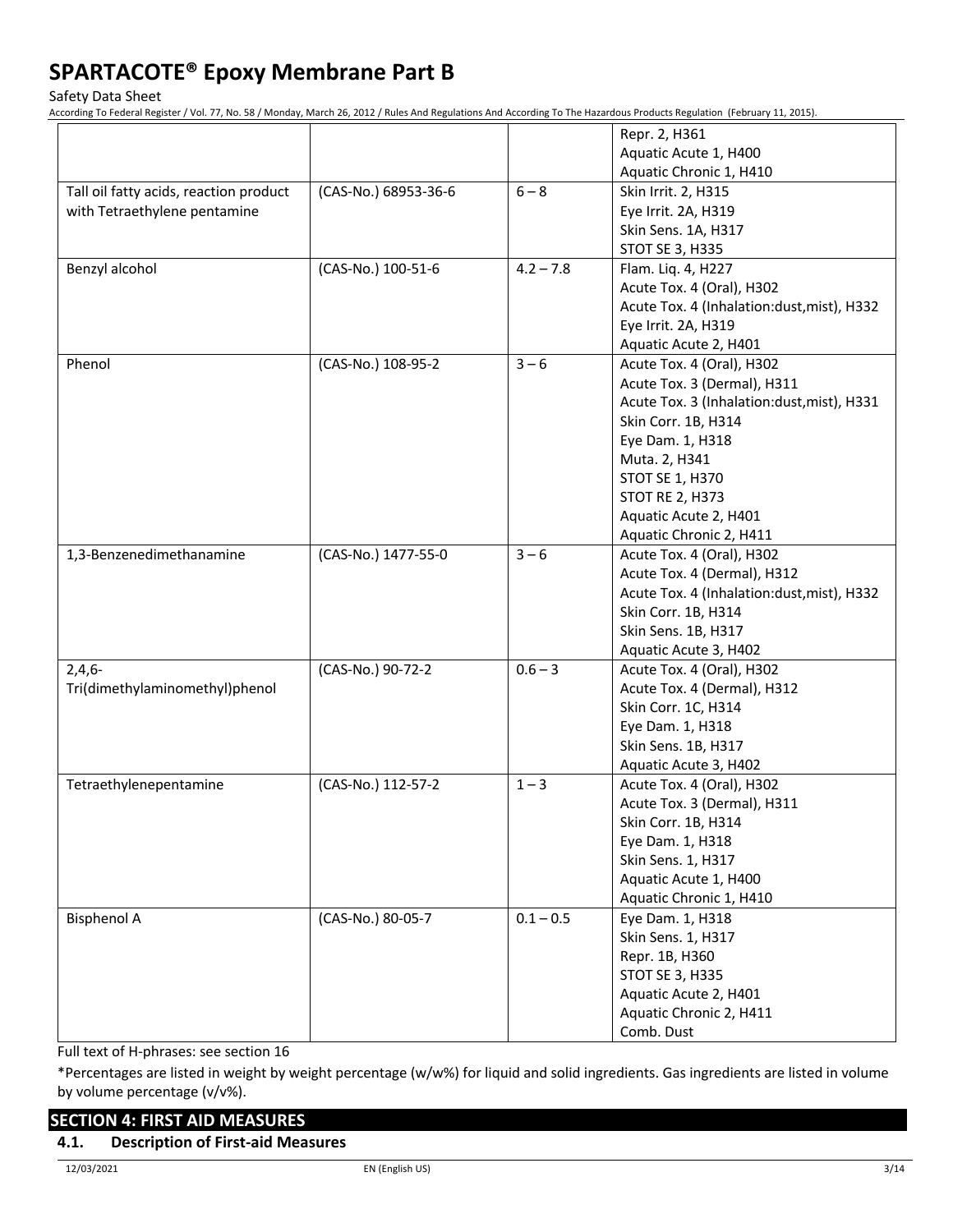#### Safety Data Sheet

According To Federal Register / Vol. 77, No. 58 / Monday, March 26, 2012 / Rules And Regulations And According To The Hazardous Products Regulation (February 11, 2015).

**General:** Never give anything by mouth to an unconscious person. If you feel unwell, seek medical advice (show the label where possible).

**Inhalation:** Remove to fresh air and keep at rest in a position comfortable for breathing. Get medical advice/attention. Immediately call a poison center or doctor/physician.

**Skin Contact:** Immediately remove contaminated clothing. Immediately flush skin with plenty of water for at least 30 minutes. Get immediate medical advice/attention.

**Eye Contact:** Immediately rinse with water for at least 30 minutes. Remove contact lenses, if present and easy to do. Continue rinsing. Get immediate medical advice/attention.

**Ingestion:** Obtain emergency medical attention. Do NOT induce vomiting. Rinse mouth. Immediately call a POISON CENTER or doctor/physician.

#### **4.2. Most Important Symptoms and Effects Both Acute and Delayed**

**General:** Causes damage to organs (kidneys, liver, skin, nervous system). Skin sensitization. Suspected of causing genetic defects. May damage fertility. May damage the unborn child. Harmful if swallowed. Harmful if inhaled. Causes severe skin burns and eye damage. May be fatal if swallowed and enters airways.

**Inhalation:** Inhalation is likely to cause adverse health effects including but not limited to: irritation, difficulty breathing, and unconsciousness. May be corrosive to the respiratory tract.

**Skin Contact:** May cause an allergic skin reaction. Causes severe irritation which will progress to chemical burns.

**Eye Contact:** Causes permanent damage to the cornea, iris, or conjunctiva.

**Ingestion:** This material is harmful orally and can cause adverse health effects or death in significant amounts. May cause burns or irritation of the linings of the mouth, throat, and gastrointestinal tract. Aspiration into the lungs can occur during ingestion or vomiting and may cause lung injury.

**Chronic Symptoms:** Suspected of causing genetic defects. May damage fertility or the unborn child.

#### **4.3. Indication of Any Immediate Medical Attention and Special Treatment Needed**

If exposed or concerned, get medical advice and attention. If medical advice is needed, have product container or label at hand.

### **SECTION 5: FIRE-FIGHTING MEASURES**

#### **5.1. Extinguishing Media**

Suitable Extinguishing Media: Water spray, fog, carbon dioxide (CO<sub>2</sub>), alcohol-resistant foam, or dry chemical.

**Unsuitable Extinguishing Media:** Do not use a heavy water stream. Use of heavy stream of water may spread fire.

#### **5.2. Special Hazards Arising From the Substance or Mixture**

**Fire Hazard:** Not considered flammable but may burn at high temperatures.

**Explosion Hazard:** Product is not explosive.

**Reactivity:** May react exothermically with water releasing heat. Adding an acid to a base or base to an acid may cause a violent reaction.

#### **5.3. Advice for Firefighters**

**Precautionary Measures Fire:** Exercise caution when fighting any chemical fire.

**Firefighting Instructions:** Use water spray or fog for cooling exposed containers.

**Protection During Firefighting:** Do not enter fire area without proper protective equipment, including respiratory protection.

**Hazardous Combustion Products**: Carbon monoxide, carbon dioxide, nitrogen oxides and non-combusted hydrocarbons (smoke). Corrosive vapors.

**Other Information:** Do not allow run-off from fire fighting to enter drains or water courses.

#### **5.4. Reference to Other Sections**

Refer to Section 9 for flammability properties.

#### **SECTION 6: ACCIDENTAL RELEASE MEASURES**

#### **6.1. Personal Precautions, Protective Equipment and Emergency Procedures**

**General Measures:** Do not breathe vapor, mist or spray. Do not get in eyes, on skin, or on clothing.

#### **6.1.1. For Non-Emergency Personnel**

**Protective Equipment:** Use appropriate personal protective equipment (PPE).

**Emergency Procedures:** Evacuate unnecessary personnel.

#### **6.1.2. For Emergency Personnel**

**Protective Equipment:** Equip cleanup crew with proper protection.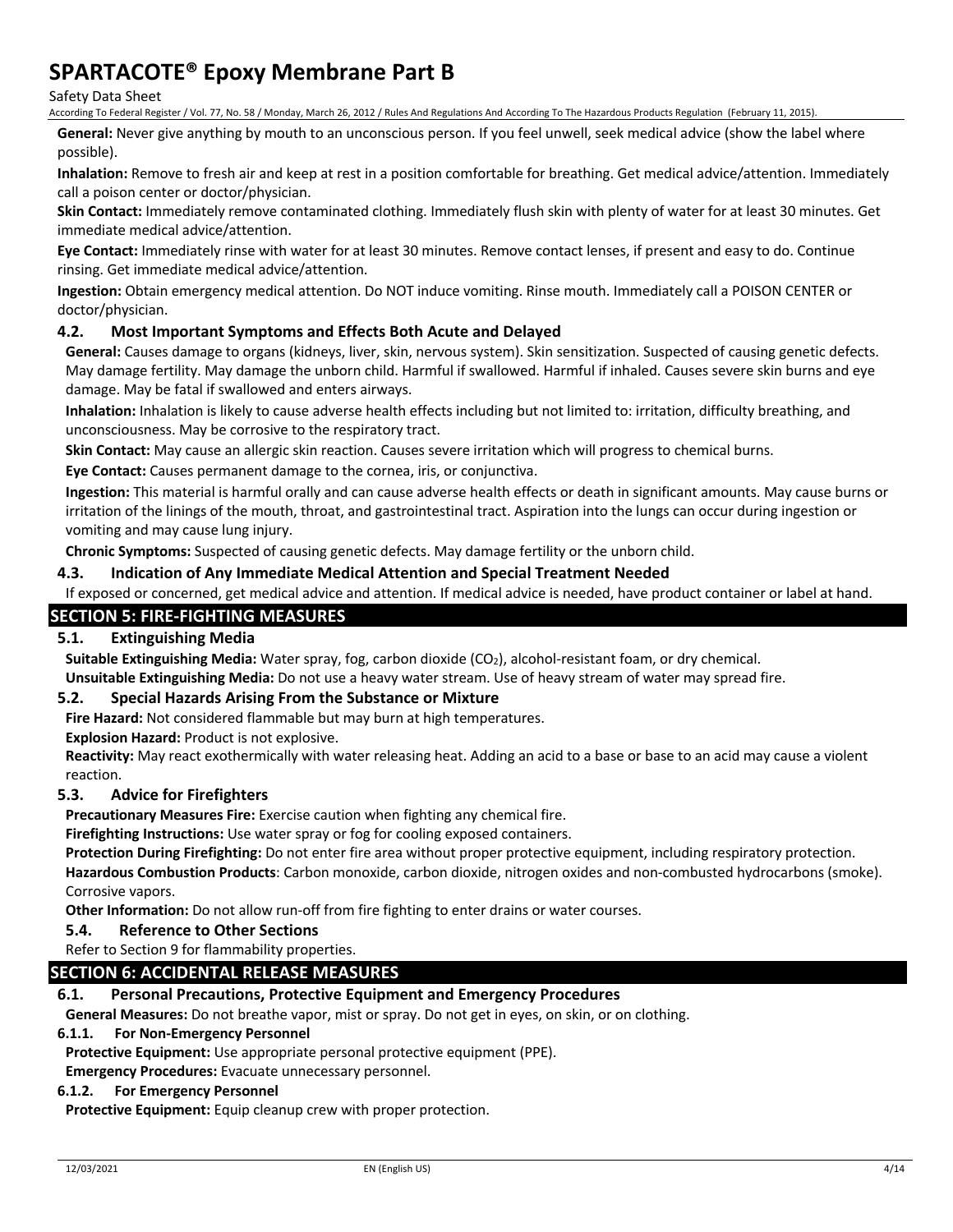#### Safety Data Sheet

According To Federal Register / Vol. 77, No. 58 / Monday, March 26, 2012 / Rules And Regulations And According To The Hazardous Products Regulation (February 11, 2015).

**Emergency Procedures:** Upon arrival at the scene, a first responder is expected to recognize the presence of dangerous goods, protect oneself and the public, secure the area, and call for the assistance of trained personnel as soon as conditions permit. Ventilate area.

#### **6.2. Environmental Precautions**

Prevent entry to sewers and public waters. Avoid release to the environment. Collect spillage.

#### **6.3. Methods and Materials for Containment and Cleaning Up**

**For Containment:** Contain any spills with dikes or absorbents to prevent migration and entry into sewers or streams. As an immediate precautionary measure, isolate spill or leak area in all directions. Ventilate area.

**Methods for Cleaning Up:** Clean up spills immediately and dispose of waste safely. Transfer spilled material to a suitable container for disposal. Contact competent authorities after a spill. Cautiously neutralize spilled liquid.

#### **6.4. Reference to Other Sections**

See Section 8 for exposure controls and personal protection and Section 13 for disposal considerations.

#### **SECTION 7: HANDLING AND STORAGE**

#### **7.1. Precautions for Safe Handling**

**Additional Hazards When Processed:** May release corrosive vapors.

**Precautions for Safe Handling:** Wash hands and other exposed areas with mild soap and water before eating, drinking or smoking and when leaving work. Do not breathe mist/vapors/spray. Avoid contact with eyes, skin and clothing. Obtain special instructions before use. Do not handle until all safety precautions have been read and understood. Handle empty containers with care because they may still present a hazard. Use only outdoors or in a well-ventilated area.

**Hygiene Measures:** Handle in accordance with good industrial hygiene and safety procedures.

#### **7.2. Conditions for Safe Storage, Including Any Incompatibilities**

**Technical Measures:** Comply with applicable regulations.

**Storage Conditions:** Keep container closed when not in use. Store in a dry, cool place. Keep/Store away from direct sunlight, extremely high or low temperatures and incompatible materials. Store locked up/in a secure area. Store in original container or corrosive resistant and/or lined container.

**Incompatible Materials:** Strong acids, strong bases, strong oxidizers. Water.

#### **7.3. Specific End Use(s)**

Membrane Underlayment

### **SECTION 8: EXPOSURE CONTROLS/PERSONAL PROTECTION**

### **8.1. Control Parameters**

For substances listed in section 3 that are not listed here, there are no established exposure limits from the manufacturer, supplier, importer, or the appropriate advisory agency including: ACGIH (TLV), AIHA (WEEL), NIOSH (REL), OSHA (PEL), or Canadian provincial governments.

| Benzyl alcohol (100-51-6) |                                |                                                          |
|---------------------------|--------------------------------|----------------------------------------------------------|
| <b>USA AIHA</b>           | WEEL TWA [ppm]                 | 10 ppm                                                   |
| Phenol (108-95-2)         |                                |                                                          |
| <b>USA ACGIH</b>          | ACGIH OEL TWA [ppm]            | 5 ppm                                                    |
| <b>USA ACGIH</b>          | <b>ACGIH chemical category</b> | Not Classifiable as a Human Carcinogen, Skin - potential |
|                           |                                | significant contribution to overall exposure by the      |
|                           |                                | cutaneous route                                          |
| <b>USA ACGIH</b>          | BEI (BLV)                      | 250 mg/g Kreatinin Parameter: Phenol with hydrolysis -   |
|                           |                                | Medium: urine - Sampling time: end of shift (background, |
|                           |                                | nonspecific)                                             |
| <b>USA OSHA</b>           | OSHA PEL (TWA) [1]             | 19 mg/m <sup>3</sup>                                     |
| <b>USA OSHA</b>           | OSHA PEL (TWA) [2]             | 5 ppm                                                    |
| <b>USA OSHA</b>           | Limit value category (OSHA)    | prevent or reduce skin absorption                        |
| <b>USA NIOSH</b>          | NIOSH REL (TWA)                | 19 mg/m <sup>3</sup>                                     |
| <b>USA NIOSH</b>          | NIOSH REL TWA [ppm]            | 5 ppm                                                    |
| <b>USA NIOSH</b>          | NIOSH REL (Ceiling)            | $60 \text{ mg/m}^3$                                      |
| <b>USA NIOSH</b>          | NIOSH REL C [ppm]              | 15.6 ppm                                                 |
| <b>USA IDLH</b>           | IDLH [ppm]                     | 250 ppm                                                  |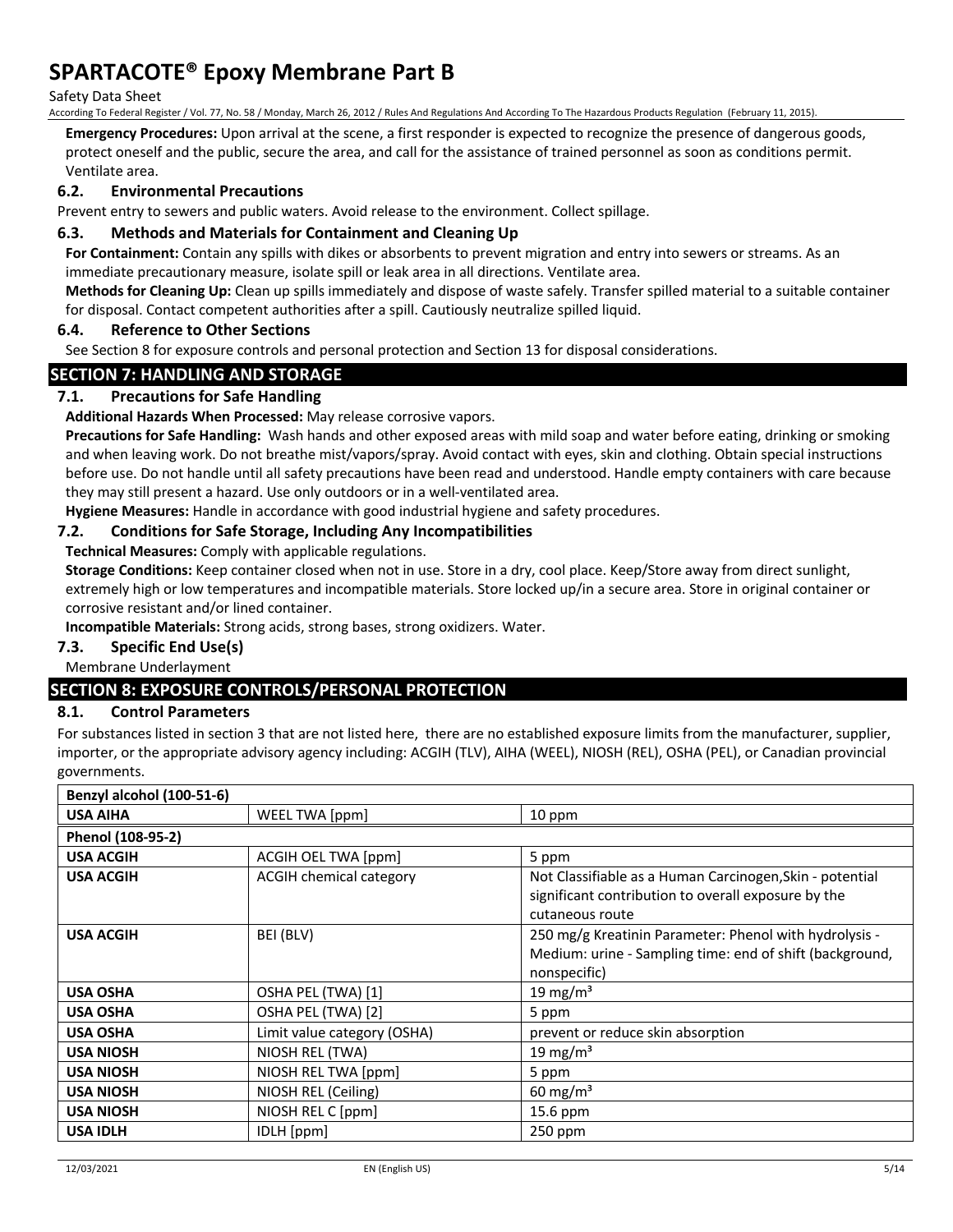#### Safety Data Sheet

According To Federal Register / Vol. 77, No. 58 / Monday, March 26, 2012 / Rules And Regulations And According To The Hazardous Products Regulation (February 11, 2015).

| <b>Alberta</b>                       | <b>OEL TWA</b>                 | 19 mg/m $3$                                                   |
|--------------------------------------|--------------------------------|---------------------------------------------------------------|
| <b>Alberta</b>                       | OEL TWA [ppm]                  | 5 ppm                                                         |
| <b>British Columbia</b>              | OEL TWA [ppm]                  | 5 ppm                                                         |
| <b>Manitoba</b>                      | OEL TWA [ppm]                  | 5 ppm                                                         |
| <b>New Brunswick</b>                 | <b>OEL TWA</b>                 | 19 mg/m $3$                                                   |
| <b>New Brunswick</b>                 | OEL TWA [ppm]                  | 5 ppm                                                         |
| <b>Newfoundland &amp; Labrador</b>   | OEL TWA [ppm]                  | 5 ppm                                                         |
| <b>Nova Scotia</b>                   | OEL TWA [ppm]                  | 5 ppm                                                         |
| <b>Nunavut</b>                       | OEL STEL [ppm]                 | 7.5 ppm                                                       |
| <b>Nunavut</b>                       | OEL TWA [ppm]                  | 5 ppm                                                         |
| <b>Northwest Territories</b>         | OEL STEL [ppm]                 | 7.5 ppm                                                       |
| <b>Northwest Territories</b>         | OEL TWA [ppm]                  | 5 ppm                                                         |
| Ontario                              | OEL TWA [ppm]                  | 5 ppm                                                         |
| <b>Prince Edward Island</b>          | OEL TWA [ppm]                  | 5 ppm                                                         |
| Québec                               | VEMP (OEL TWA)                 | 19 mg/ $m3$                                                   |
| Québec                               | VEMP (OEL TWA) [ppm]           | 5 ppm                                                         |
| Saskatchewan                         | OEL STEL [ppm]                 | 7.5 ppm                                                       |
| Saskatchewan                         | OEL TWA [ppm]                  | 5 ppm                                                         |
| Yukon                                | <b>OEL STEL</b>                | 38 mg/m $3$                                                   |
| Yukon                                | OEL STEL [ppm]                 | 10 ppm                                                        |
| Yukon                                | <b>OEL TWA</b>                 | 19 mg/m $3$                                                   |
| Yukon                                | OEL TWA [ppm]                  | 5 ppm                                                         |
| 1,3-Benzenedimethanamine (1477-55-0) |                                |                                                               |
|                                      |                                |                                                               |
| <b>USA ACGIH</b>                     |                                | 0.018 ppm                                                     |
| <b>USA ACGIH</b>                     | ACGIH OEL Ceiling [ppm]        | Skin - potential significant contribution to overall exposure |
|                                      | <b>ACGIH chemical category</b> | by the cutaneous route                                        |
| <b>USA NIOSH</b>                     | NIOSH REL (Ceiling)            | $0.1$ mg/m <sup>3</sup>                                       |
| Alberta                              | OEL C                          | $0.1 \text{ mg/m}^3$                                          |
| <b>British Columbia</b>              | OEL C                          | $0.1 \text{ mg/m}^3$                                          |
| <b>Manitoba</b>                      | OEL Ceiling [ppm]              | 0.018 ppm                                                     |
| <b>New Brunswick</b>                 | OEL C                          | $0.1$ mg/m <sup>3</sup>                                       |
| <b>Newfoundland &amp; Labrador</b>   | OEL Ceiling [ppm]              | 0.018 ppm                                                     |
| <b>Nova Scotia</b>                   | OEL Ceiling [ppm]              | 0.018 ppm                                                     |
| <b>Nunavut</b>                       | OEL C                          | $0.1 \text{ mg/m}^3$                                          |
| <b>Northwest Territories</b>         | OEL C                          | $0.1 \,\mathrm{mg/m^3}$                                       |
| Ontario                              | OEL C                          | $0.1 \,\mathrm{mg/m^3}$                                       |
| <b>Prince Edward Island</b>          | OEL Ceiling [ppm]              | 0.018 ppm                                                     |
| Québec                               | Plafond (OEL Ceiling)          | $0.1 \,\mathrm{mg/m^3}$                                       |
| Saskatchewan                         | OEL C                          | $0.1 \,\mathrm{mg/m^3}$                                       |
| Yukon                                | OEL C                          | $0.1$ mg/m <sup>3</sup>                                       |
| Tetraethylenepentamine (112-57-2)    |                                |                                                               |
| <b>USA AIHA</b>                      | <b>WEEL TWA</b>                | 5 mg/m <sup>3</sup>                                           |
| <b>USA AIHA</b>                      | AIHA chemical category         | skin notation, Skin sensitizer                                |
| Bisphenol A (80-05-7)                |                                |                                                               |
| Yukon                                | OEL C                          | 2.8 mg/m <sup>3</sup>                                         |

### **8.2. Exposure Controls**

**Appropriate Engineering Controls:** Ensure adequate ventilation, especially in confined areas. Ensure all national/local regulations are observed. Gas detectors should be used when toxic gases may be released. Emergency eye wash fountains and safety showers should be available in the immediate vicinity of any potential exposure.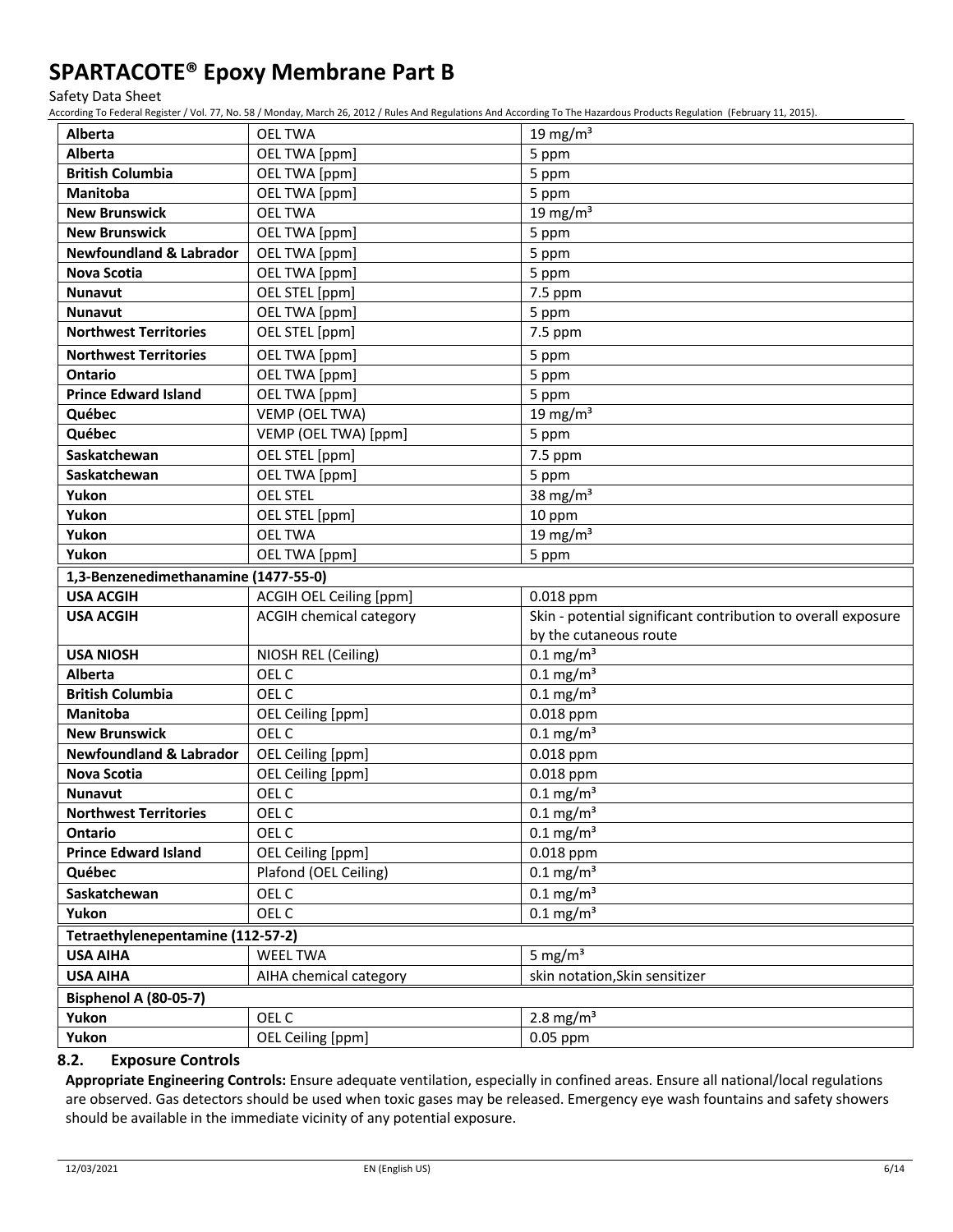Safety Data Sheet

According To Federal Register / Vol. 77, No. 58 / Monday, March 26, 2012 / Rules And Regulations And According To The Hazardous Products Regulation (February 11, 2015).

**Personal Protective Equipment:** Gloves. Protective clothing. Protective goggles. Insufficient ventilation: wear respiratory protection. Face shield.



**Materials for Protective Clothing:** Chemically resistant materials and fabrics. Corrosion-proof clothing.

**Hand Protection:** Wear protective gloves.

**Eye and Face Protection:** Chemical safety goggles and face shield.

**Skin and Body Protection:** Wear suitable protective clothing.

**Respiratory Protection:** If exposure limits are exceeded or irritation is experienced, approved respiratory protection should be worn. In case of inadequate ventilation, oxygen deficient atmosphere, or where exposure levels are not known wear approved respiratory protection.

**Other Information:** When using, do not eat, drink or smoke.

### **SECTION 9: PHYSICAL AND CHEMICAL PROPERTIES**

#### **9.1. Information on Basic Physical and Chemical Properties**

| <b>Physical State</b>                         |                | Liquid         |
|-----------------------------------------------|----------------|----------------|
| Appearance                                    | $\ddot{\cdot}$ | Amber          |
| Odor                                          |                | Amine          |
| <b>Odor Threshold</b>                         | $\ddot{\cdot}$ | Not available  |
| рH                                            |                | Not available  |
| <b>Evaporation Rate</b>                       |                | Not available  |
| <b>Melting Point</b>                          | $\ddot{\cdot}$ | Not available  |
| <b>Freezing Point</b>                         |                | Not available  |
| <b>Boiling Point</b>                          |                | Not available  |
| <b>Flash Point</b>                            | $\ddot{\cdot}$ | Not available  |
| <b>Auto-ignition Temperature</b>              |                | Not available  |
| <b>Decomposition Temperature</b>              |                | Not available  |
| Flammability (solid, gas)                     | $\ddot{\cdot}$ | Not applicable |
| <b>Lower Flammable Limit</b>                  |                | Not available  |
| <b>Upper Flammable Limit</b>                  |                | Not available  |
| <b>Vapor Pressure</b>                         | $\ddot{\cdot}$ | Not available  |
| <b>Relative Vapor Density at 20°C</b>         |                | Not available  |
| <b>Relative Density</b>                       | $\ddot{\cdot}$ | 1.03           |
| <b>Specific Gravity</b>                       |                | Not available  |
| <b>Solubility</b>                             |                | Not available  |
| <b>Partition Coefficient: N-Octanol/Water</b> | $\ddot{\cdot}$ | Not available  |
| <b>Viscosity</b>                              |                | Not available  |
|                                               |                |                |

#### **SECTION 10: STABILITY AND REACTIVITY**

**10.1. Reactivity:** May react exothermically with water releasing heat. Adding an acid to a base or base to an acid may cause a violent reaction.

**10.2. Chemical Stability:** Stable under recommended handling and storage conditions (see section 7).

- **10.3. Possibility of Hazardous Reactions:** Hazardous polymerization will not occur.
- **10.4. Conditions to Avoid:** Direct sunlight, extremely high or low temperatures, and incompatible materials.
- **10.5. Incompatible Materials:** Strong acids, strong bases, strong oxidizers. Water

**10.6. Hazardous Decomposition Products:** Thermal decomposition generates: Carbon monoxide, carbon dioxide, nitrogen oxides and non-combusted hydrocarbons (smoke). Corrosive vapors.

#### **SECTION 11: TOXICOLOGICAL INFORMATION**

#### **11.1. Information on Toxicological Effects - Product**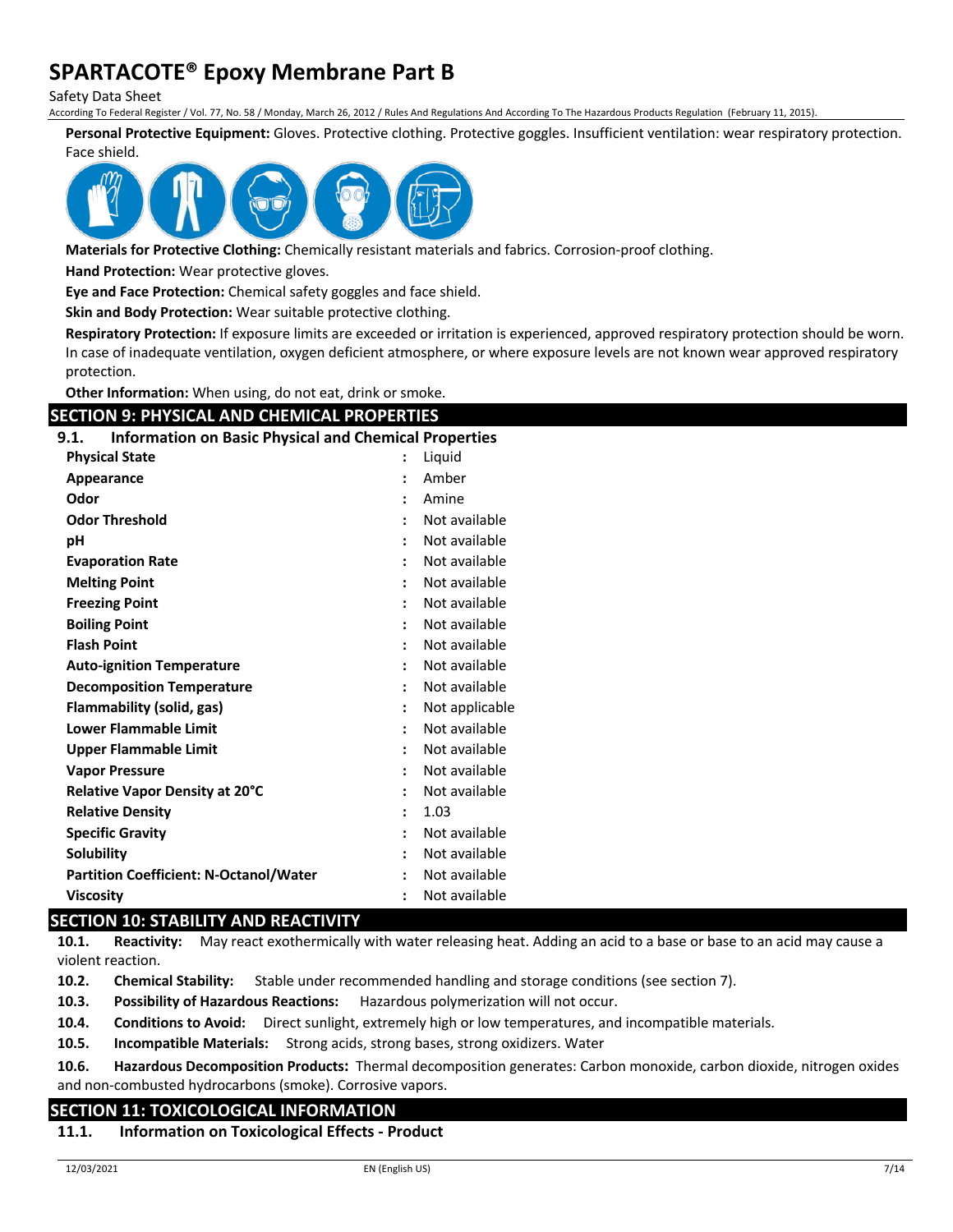Safety Data Sheet

According To Federal Register / Vol. 77, No. 58 / Monday, March 26, 2012 / Rules And Regulations And According To The Hazardous Products Regulation (February 11, 2015).

**Acute Toxicity (Oral):** Harmful if swallowed.

### **Acute Toxicity (Dermal):** Not classified

**Acute Toxicity (Inhalation):** Harmful if inhaled.

#### **LD50 and LC50 Data:**

| SPARTACOTE <sup>®</sup> Epoxy Membrane Part B |                            |
|-----------------------------------------------|----------------------------|
| ATE US/CA (oral)                              | 1,470.48 mg/kg body weight |
| ATE US/CA (dust, mist)                        | 4.61 mg/l/4h               |

**Skin Corrosion/Irritation:** Causes severe skin burns.

**Eye Damage/Irritation:** Causes serious eye damage.

**Respiratory or Skin Sensitization:** May cause an allergic skin reaction.

**Germ Cell Mutagenicity:** Suspected of causing genetic defects.

**Carcinogenicity:** Not classified

**Specific Target Organ Toxicity (Repeated Exposure):** May cause damage to organs through prolonged or repeated exposure.

**Reproductive Toxicity:** May damage fertility or the unborn child.

**Specific Target Organ Toxicity (Single Exposure):** Causes damage to organs(Liver, kidneys, skin, nervous system).

**Aspiration Hazard:** May be fatal if swallowed and enters airways.

**Symptoms/Injuries After Inhalation:** Inhalation is likely to cause adverse health effects including but not limited to: irritation, difficulty breathing, and unconsciousness. May be corrosive to the respiratory tract.

**Symptoms/Injuries After Skin Contact:** May cause an allergic skin reaction. Causes severe irritation which will progress to chemical burns.

**Symptoms/Injuries After Eye Contact:** Causes permanent damage to the cornea, iris, or conjunctiva.

**Symptoms/Injuries After Ingestion:** This material is harmful orally and can cause adverse health effects or death in significant amounts. May cause burns or irritation of the linings of the mouth, throat, and gastrointestinal tract. Aspiration into the lungs can occur during ingestion or vomiting and may cause lung injury.

**Chronic Symptoms:** Suspected of causing genetic defects. May damage fertility or the unborn child.

#### **11.2. Information on Toxicological Effects - Ingredient(s)**

**LD50 and LC50 Data:**

| Phenol, 4-nonyl-, branched (84852-15-3)                                                                   |                                      |  |
|-----------------------------------------------------------------------------------------------------------|--------------------------------------|--|
| <b>LD50 Oral Rat</b>                                                                                      | 1300 mg/kg                           |  |
| <b>LD50 Dermal Rabbit</b>                                                                                 | 2000 mg/kg                           |  |
| Benzyl alcohol (100-51-6)                                                                                 |                                      |  |
| <b>LD50 Oral Rat</b>                                                                                      | 1230 mg/kg                           |  |
| <b>LD50 Dermal Rabbit</b>                                                                                 | > 2000 mg/kg                         |  |
| <b>LD50 Intravenous Rat</b>                                                                               | 53 mg/kg                             |  |
| <b>LC50 Inhalation Rat</b>                                                                                | $> 4.178$ mg/l/4h                    |  |
| Phenol (108-95-2)                                                                                         |                                      |  |
| LD50 Oral Rat                                                                                             | 340 mg/kg                            |  |
| <b>LD50 Dermal Rabbit</b>                                                                                 | 630 mg/kg                            |  |
| 2,4,6-Tri(dimethylaminomethyl)phenol (90-72-2)                                                            |                                      |  |
| <b>LD50 Oral Rat</b>                                                                                      | 1200 mg/kg                           |  |
| <b>LD50 Dermal Rat</b>                                                                                    | 1280 mg/kg                           |  |
| 1,3-Benzenedimethanamine (1477-55-0)                                                                      |                                      |  |
| LD50 Oral Rat                                                                                             | 1090 mg/kg (Species: Wistar)         |  |
| <b>LD50 Dermal Rabbit</b>                                                                                 | 2 g/kg                               |  |
| <b>LC50 Inhalation Rat</b>                                                                                | 350 ppm/4h                           |  |
| <b>LC50 Inhalation Rat</b>                                                                                | 1.34 mg/l/4h (Species: Wistar)       |  |
| Poly[oxy(methyl-1,2-ethanediyl)], .alpha.-(2-aminomethylethyl)-.omega.-(2-aminomethylethoxy)- (9046-10-0) |                                      |  |
| <b>LD50 Oral Rat</b>                                                                                      | 2885 mg/kg (Specoes: Sprague-Dawley) |  |
| <b>LD50 Dermal Rabbit</b>                                                                                 | 2980 mg/kg                           |  |
| Tetraethylenepentamine (112-57-2)                                                                         |                                      |  |
| <b>LD50 Dermal Rabbit</b>                                                                                 | $660 - 1260$ mg/kg                   |  |
| EN (English US)<br>12/03/2021                                                                             | 8/14                                 |  |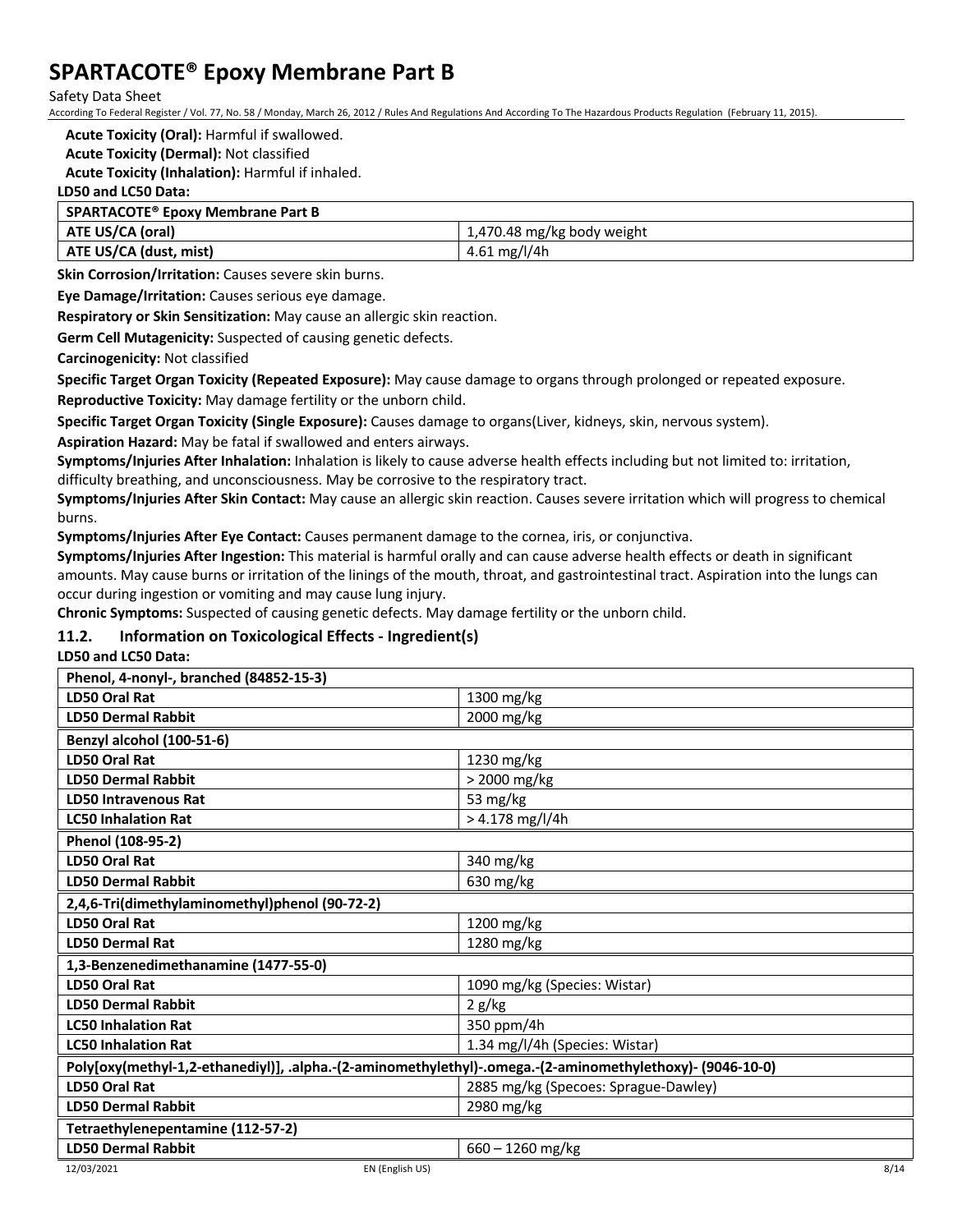Safety Data Sheet

According To Federal Register / Vol. 77, No. 58 / Monday, March 26, 2012 / Rules And Regulations And According To The Hazardous Products Regulation (February 11, 2015).

| <b>Bisphenol A (80-05-7)</b>                    |                                                |
|-------------------------------------------------|------------------------------------------------|
| LD50 Oral Rat                                   | 3300 mg/kg                                     |
| <b>LD50 Dermal Rabbit</b>                       | 3000 mg/kg                                     |
| <b>LC50 Inhalation Rat</b>                      | $>$ 170 mg/m <sup>3</sup> (Exposure time: 6 h) |
| Phenol (108-95-2)                               |                                                |
| <b>IARC Group</b>                               | 3                                              |
| <b>National Toxicology Program (NTP) Status</b> | Twelfth Report - Items under consideration.    |

### **SECTION 12: ECOLOGICAL INFORMATION**

#### **12.1. Toxicity**

**Ecology - General:** Toxic to aquatic life. Very toxic to aquatic life with long lasting effects.

| Phenol, 4-nonyl-, branched (84852-15-3)                      |                                                                                                           |
|--------------------------------------------------------------|-----------------------------------------------------------------------------------------------------------|
| LC50 Fish 1                                                  | 0.135 mg/l (Exposure time: 96 h - Species: Pimephales promelas [flow-through])                            |
| EC50 - Crustacea [1]                                         | 0.14 mg/l (Exposure time: 48 h - Species: Daphnia magna)                                                  |
| LC50 Fish 2                                                  | 0.1351 mg/l (Exposure time: 96 h - Species: Lepomis macrochirus [flow-through])                           |
| <b>NOEC Chronic Fish</b>                                     | 0.006                                                                                                     |
| Benzyl alcohol (100-51-6)                                    |                                                                                                           |
| LC50 Fish 1                                                  | 460 mg/l (Exposure time: 96 h - Species: Pimephales promelas [static])                                    |
| EC50 - Crustacea [1]                                         | 23 mg/l (Exposure time: 48 h - Species: water flea)                                                       |
| LC50 Fish 2                                                  | 10 mg/l (Exposure time: 96 h - Species: Lepomis macrochirus [static])                                     |
| ErC50 algae                                                  | 770 mg/l                                                                                                  |
| Phenol (108-95-2)                                            |                                                                                                           |
| LC50 Fish 1                                                  | 11.9 - 50.5 mg/l (Exposure time: 96 h - Species: Pimephales promelas [flow-through])                      |
| EC50 - Crustacea [1]                                         | 4.24 - 10.7 mg/l (Exposure time: 48 h - Species: Daphnia magna [Static])                                  |
| LC50 Fish 2                                                  | 20.5 - 25.6 mg/l (Exposure time: 96 h - Species: Pimephales promelas [static])                            |
| EC50 - Crustacea [2]                                         | 10.2 - 15.5 mg/l (Exposure time: 48 h - Species: Daphnia magna)                                           |
| <b>NOEC Chronic Fish</b>                                     | $0.75$ mg/l                                                                                               |
| 2,4,6-Tri(dimethylaminomethyl)phenol (90-72-2)               |                                                                                                           |
| ErC50 algae                                                  | 84 mg/l                                                                                                   |
| <b>NOEC Chronic Algae</b>                                    | $6.25$ $g/I$                                                                                              |
| 1,3-Benzenedimethanamine (1477-55-0)                         |                                                                                                           |
| LC50 Fish 1                                                  | 75 mg/l                                                                                                   |
| EC50 - Crustacea [1]                                         | 15 mg/l                                                                                                   |
| <b>NOEC Chronic Crustacea</b>                                | 4.7 mg/l                                                                                                  |
|                                                              | Poly[oxy(methyl-1,2-ethanediyl)], .alpha.-(2-aminomethylethyl)-.omega.-(2-aminomethylethoxy)- (9046-10-0) |
| EC50 - Crustacea [1]                                         | 80 mg/l (Exposure time: 48 h - Species: Daphnia magna [Static])                                           |
| <b>NOEC Chronic Crustacea</b>                                | 18 mg/l (Exposure time: 48 h - Species: Daphnia magna [Static])                                           |
| Tetraethylenepentamine (112-57-2)                            |                                                                                                           |
| LC50 Fish 1                                                  | 420 mg/l (Exposure time: 96 h - Species: Poecilia reticulata [static])                                    |
| EC50 - Crustacea [1]                                         | 24.1 mg/l (Exposure time: 48 h - Species: Daphnia magna)                                                  |
| ErC50 algae                                                  | $0.12$ mg/l                                                                                               |
| Bisphenol A (80-05-7)                                        |                                                                                                           |
| LC50 Fish 1                                                  | 3.6 (3.6 - 5.4) mg/l (Exposure time: 96 h - Species: Pimephales promelas [flow-through])                  |
| EC50 - Crustacea [1]                                         | 10.2 mg/l (Exposure time: 48 h - Species: Daphnia magna)                                                  |
| LC50 Fish 2                                                  | 4 (4 - 5.5) mg/l (Exposure time: 96 h - Species: Pimephales promelas [static])                            |
| EC50 - Crustacea [2]                                         | 3.9 mg/l (Exposure time: 48 h - Species: Daphnia magna)                                                   |
| <b>NOEC Chronic Fish</b>                                     | $0.16$ mg/l                                                                                               |
| $\sim$<br>the contractor of the contractor of the contractor |                                                                                                           |

#### **12.2. Persistence and Degradability**

| SPARTACOTE <sup>®</sup> Epoxy Membrane Part B |                                                         |
|-----------------------------------------------|---------------------------------------------------------|
| <b>Persistence and Degradability</b>          | May cause long-term adverse effects in the environment. |
|                                               |                                                         |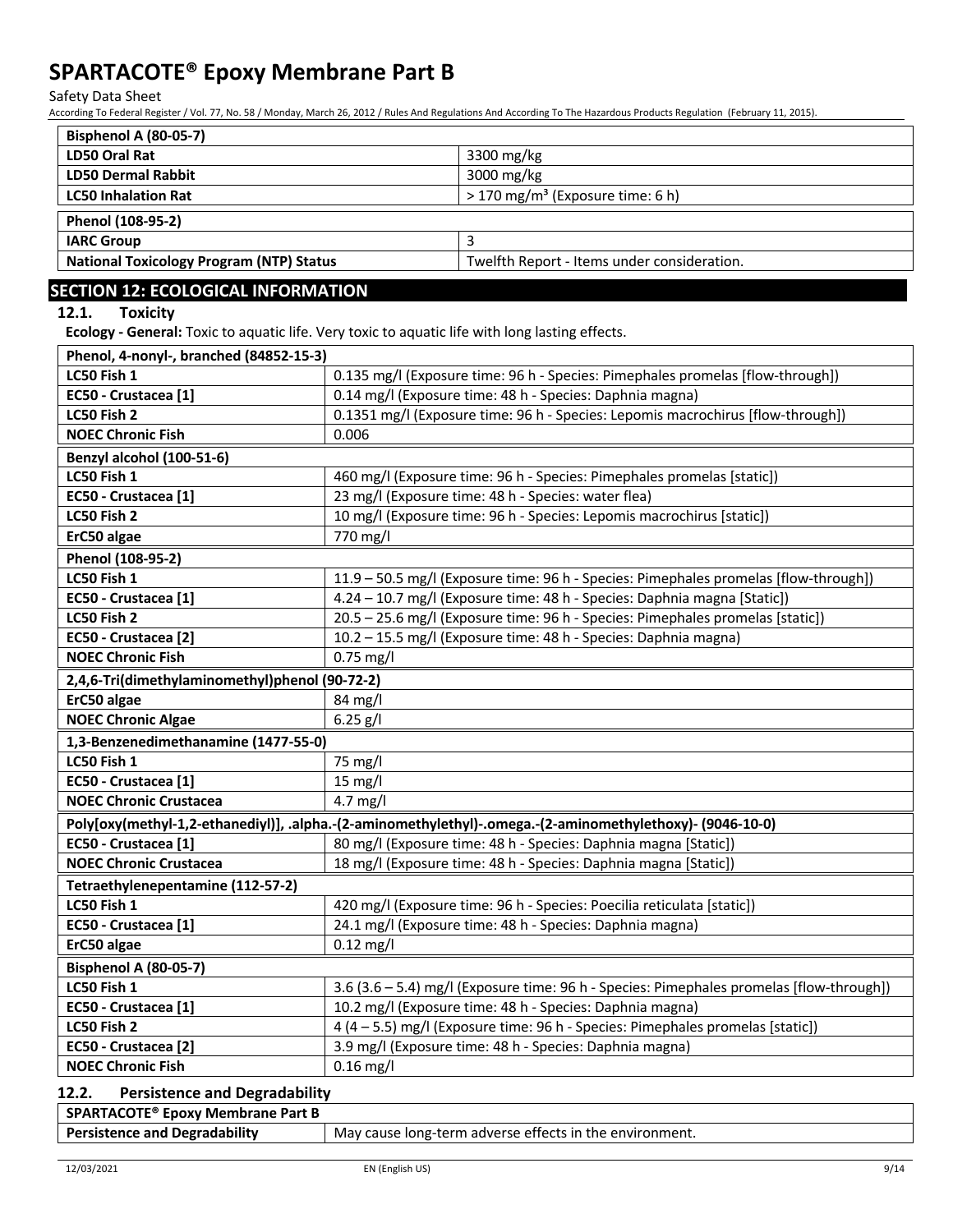#### Safety Data Sheet

According To Federal Register / Vol. 77, No. 58 / Monday, March 26, 2012 / Rules And Regulations And According To The Hazardous Products Regulation (February 11, 2015).

| 12.3.<br><b>Bioaccumulative Potential</b>                                                                 |                                  |  |  |
|-----------------------------------------------------------------------------------------------------------|----------------------------------|--|--|
| SPARTACOTE <sup>®</sup> Epoxy Membrane Part B                                                             |                                  |  |  |
| <b>Bioaccumulative Potential</b>                                                                          | Not established.                 |  |  |
| Phenol, 4-nonyl-, branched (84852-15-3)                                                                   |                                  |  |  |
| <b>BCF Fish 1</b>                                                                                         | 271                              |  |  |
| Benzyl alcohol (100-51-6)                                                                                 |                                  |  |  |
| Partition coefficient n-octanol/water                                                                     | 1.1                              |  |  |
| (Log Pow)                                                                                                 |                                  |  |  |
| Phenol (108-95-2)                                                                                         |                                  |  |  |
| <b>BCF Fish 1</b>                                                                                         | (no significant bioaccumulation) |  |  |
| Partition coefficient n-octanol/water                                                                     | 1.5                              |  |  |
| (Log Pow)                                                                                                 |                                  |  |  |
| Poly[oxy(methyl-1,2-ethanediyl)], .alpha.-(2-aminomethylethyl)-.omega.-(2-aminomethylethoxy)- (9046-10-0) |                                  |  |  |
| Partition coefficient n-octanol/water                                                                     | 0                                |  |  |
| (Log Kow)                                                                                                 |                                  |  |  |
| Tetraethylenepentamine (112-57-2)                                                                         |                                  |  |  |
| <b>BCF Fish 1</b>                                                                                         | (no bioaccumulation expected)    |  |  |
| Partition coefficient n-octanol/water                                                                     | $\leq 1$                         |  |  |
| (Log Pow)                                                                                                 |                                  |  |  |
| Bisphenol A (80-05-7)                                                                                     |                                  |  |  |
| <b>BCF Fish 1</b>                                                                                         | $5.1 - 13.8$                     |  |  |
| Partition coefficient n-octanol/water                                                                     | 2.2                              |  |  |
| (Log Pow)                                                                                                 |                                  |  |  |
|                                                                                                           | $\cdots$                         |  |  |

**12.4. Mobility in Soil** Not available

#### **12.5. Other Adverse Effects**

**Other Information:** Avoid release to the environment.

#### **SECTION 13: DISPOSAL CONSIDERATIONS**

#### **13.1. Waste treatment methods**

**Waste Disposal Recommendations:** Dispose of contents/container in accordance with local, regional, national, territorial, provincial, and international regulations.

**Ecology - Waste Materials:** Avoid release to the environment. This material is hazardous to the aquatic environment. Keep out of sewers and waterways.

#### **SECTION 14: TRANSPORT INFORMATION**

The shipping description(s) stated herein were prepared in accordance with certain assumptions at the time the SDS was authored, and can vary based on a number of variables that may or may not have been known at the time the SDS was issued.

#### **14.1. In Accordance with DOT**

| <b>Proper Shipping Name</b>      | : CORROSIVE LIQUIDS, N.O.S.CONTAINS : Poly[oxy(methyl-1,2-ethanediyl)], .alpha.-(2-<br>aminomethylethyl)-.omega.-(2-aminomethylethoxy)- |
|----------------------------------|-----------------------------------------------------------------------------------------------------------------------------------------|
| <b>Hazard Class</b>              | :8                                                                                                                                      |
| <b>Identification Number</b>     | : UN1760<br><b>CORROSIVE</b>                                                                                                            |
| <b>Label Codes</b>               | : 8                                                                                                                                     |
| <b>Packing Group</b>             | : II                                                                                                                                    |
| <b>Marine Pollutant</b>          | : Marine pollutant                                                                                                                      |
| <b>ERG Number</b>                | : 154                                                                                                                                   |
| In Accordance with IMDG<br>14.2. |                                                                                                                                         |
| <b>Proper Shipping Name</b>      | : CORROSIVE LIQUIDS, N.O.S.CONTAINS : Poly[oxy(methyl-1,2-ethanediyl)], .alpha.-(2-<br>aminomethylethyl)-.omega.-(2-aminomethylethoxy)- |
| <b>Hazard Class</b>              | : 8                                                                                                                                     |
| <b>Identification Number</b>     | : UN1760                                                                                                                                |
| <b>Label Codes</b>               | : 8                                                                                                                                     |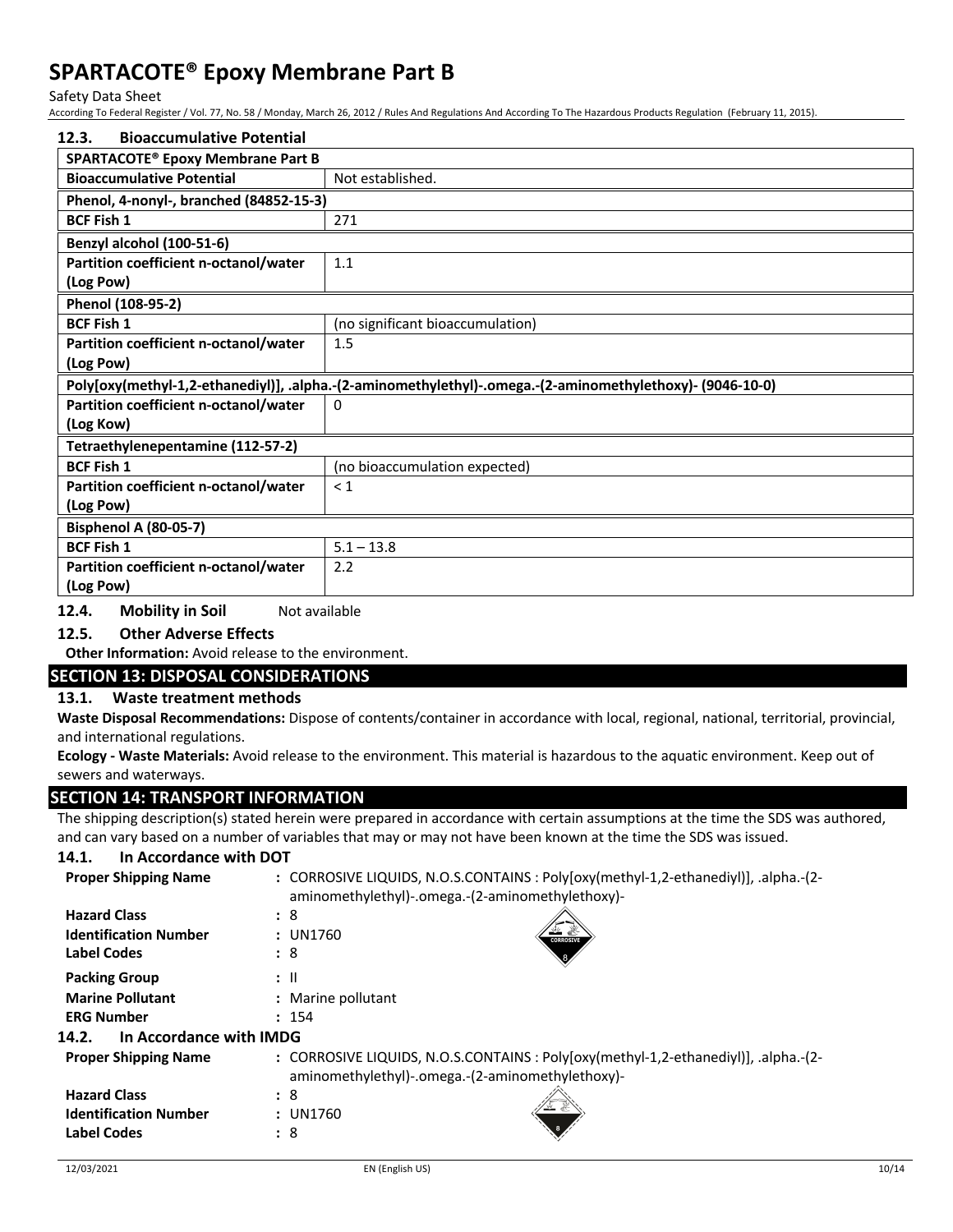Safety Data Sheet

According To Federal Register / Vol. 77, No. 58 / Monday, March 26, 2012 / Rules And Regulations And According To The Hazardous Products Regulation (February 11, 2015).

| <b>Packing Group</b>                                                | $:$ $\mathbb{I}$<br>$: F-A$                                               |                                                                                     |
|---------------------------------------------------------------------|---------------------------------------------------------------------------|-------------------------------------------------------------------------------------|
| EmS-No. (Fire)<br>EmS-No. (Spillage)                                | $: S-B$                                                                   |                                                                                     |
| <b>Marine pollutant</b>                                             | : Marine pollutant                                                        |                                                                                     |
| 14.3.<br>In Accordance with IATA                                    |                                                                           |                                                                                     |
| <b>Proper Shipping Name</b>                                         |                                                                           | : CORROSIVE LIQUIDS, N.O.S.CONTAINS : Poly[oxy(methyl-1,2-ethanediyl)], .alpha.-(2- |
|                                                                     | aminomethylethyl)-.omega.-(2-aminomethylethoxy)-                          |                                                                                     |
| <b>Hazard Class</b>                                                 | : 8                                                                       |                                                                                     |
| <b>Identification Number</b>                                        | : UN1760                                                                  |                                                                                     |
| <b>Label Codes</b>                                                  | : 8                                                                       |                                                                                     |
| <b>Packing Group</b>                                                | : II                                                                      |                                                                                     |
| <b>ERG Code (IATA)</b>                                              | : 8L                                                                      |                                                                                     |
| 14.4.<br>In Accordance with TDG                                     |                                                                           |                                                                                     |
| <b>Proper Shipping Name</b>                                         |                                                                           | : CORROSIVE LIQUIDS, N.O.S.CONTAINS : Poly[oxy(methyl-1,2-ethanediyl)], .alpha.-(2- |
|                                                                     | aminomethylethyl)-.omega.-(2-aminomethylethoxy)-                          |                                                                                     |
| <b>Hazard Class</b>                                                 | : 8                                                                       |                                                                                     |
| <b>Identification Number</b>                                        | : UN1760                                                                  |                                                                                     |
| <b>Label Codes</b>                                                  | : 8                                                                       |                                                                                     |
| <b>Packing Group</b>                                                | : II                                                                      |                                                                                     |
| <b>Marine Pollutant (TDG)</b>                                       | : Marine pollutant                                                        |                                                                                     |
| <b>SECTION 15: REGULATORY INFORMATION</b>                           |                                                                           |                                                                                     |
| 15.1.<br><b>US Federal Regulations</b>                              |                                                                           |                                                                                     |
|                                                                     |                                                                           |                                                                                     |
| SPARTACOTE® Epoxy Membrane Part B                                   |                                                                           |                                                                                     |
| <b>SARA Section 311/312 Hazard Classes</b>                          |                                                                           | Health hazard - Specific target organ toxicity (single or repeated<br>exposure)     |
|                                                                     |                                                                           | Health hazard - Respiratory or skin sensitization                                   |
|                                                                     |                                                                           | Health hazard - Germ cell mutagenicity                                              |
|                                                                     |                                                                           | Health hazard - Reproductive toxicity                                               |
|                                                                     |                                                                           | Health hazard - Acute toxicity (any route of exposure)                              |
|                                                                     |                                                                           | Health hazard - Serious eye damage or eye irritation                                |
|                                                                     |                                                                           | Health hazard - Skin corrosion or Irritation                                        |
|                                                                     |                                                                           | Health hazard - Aspiration hazard                                                   |
| Phenol, 4-nonyl-, branched (84852-15-3)                             |                                                                           |                                                                                     |
|                                                                     | Listed on the United States TSCA (Toxic Substances Control Act) inventory |                                                                                     |
|                                                                     | Subject to reporting requirements of United States SARA Section 313       |                                                                                     |
| <b>EPA TSCA Regulatory Flag</b>                                     |                                                                           | SP - SP - indicates a substance that is identified in a proposed                    |
|                                                                     |                                                                           | Significant New Uses Rule.                                                          |
| <b>SARA Section 313 - Emission Reporting</b>                        |                                                                           | 1%                                                                                  |
| Benzyl alcohol (100-51-6)                                           |                                                                           |                                                                                     |
|                                                                     | Listed on the United States TSCA (Toxic Substances Control Act) inventory |                                                                                     |
| Phenol (108-95-2)                                                   |                                                                           |                                                                                     |
|                                                                     | Listed on the United States TSCA (Toxic Substances Control Act) inventory |                                                                                     |
| Listed on the United States SARA Section 302                        |                                                                           |                                                                                     |
| Subject to reporting requirements of United States SARA Section 313 |                                                                           |                                                                                     |
| <b>CERCLA RQ</b>                                                    |                                                                           | 1000 lb                                                                             |
| <b>SARA Section 302 Threshold Planning Quantity (TPQ)</b>           |                                                                           | 500 - 10000 lb                                                                      |
| <b>SARA Section 313 - Emission Reporting</b>                        |                                                                           | 1%                                                                                  |
| 2,4,6-Tri(dimethylaminomethyl)phenol (90-72-2)                      |                                                                           |                                                                                     |
|                                                                     | Listed on the United States TSCA (Toxic Substances Control Act) inventory |                                                                                     |
| 1,3-Benzenedimethanamine (1477-55-0)                                |                                                                           |                                                                                     |
|                                                                     | Listed on the United States TSCA (Toxic Substances Control Act) inventory |                                                                                     |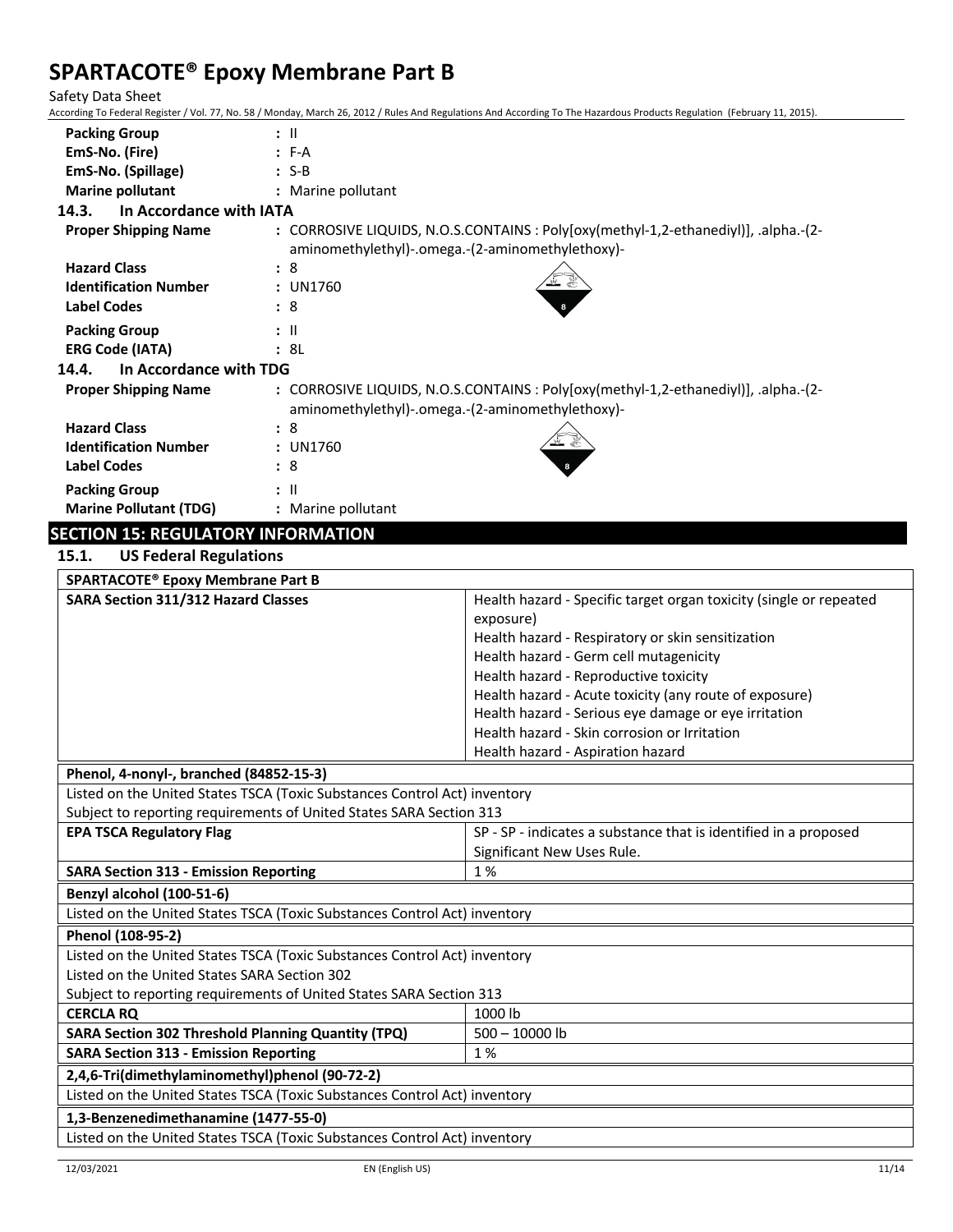Safety Data Sheet

According To Federal Register / Vol. 77, No. 58 / Monday, March 26, 2012 / Rules And Regulations And According To The Hazardous Products Regulation (February 11, 2015).

| Poly[oxy(methyl-1,2-ethanediyl)], .alpha.-(2-aminomethylethyl)-.omega.-(2-aminomethylethoxy)- (9046-10-0)            |                 |                                                                                                                |                                  |                                                                                                                          |                                             |
|----------------------------------------------------------------------------------------------------------------------|-----------------|----------------------------------------------------------------------------------------------------------------|----------------------------------|--------------------------------------------------------------------------------------------------------------------------|---------------------------------------------|
| Listed on the United States TSCA (Toxic Substances Control Act) inventory                                            |                 |                                                                                                                |                                  |                                                                                                                          |                                             |
| <b>EPA TSCA Regulatory Flag</b>                                                                                      |                 | XU - XU - indicates a substance exempt from reporting under the<br>Chemical Data Reporting Rule, (40 CFR 711). |                                  |                                                                                                                          |                                             |
| Tall oil fatty acids, reaction product with Tetraethylene pentamine (68953-36-6)                                     |                 |                                                                                                                |                                  |                                                                                                                          |                                             |
| Listed on the United States TSCA (Toxic Substances Control Act) inventory                                            |                 |                                                                                                                |                                  |                                                                                                                          |                                             |
| Tetraethylenepentamine (112-57-2)                                                                                    |                 |                                                                                                                |                                  |                                                                                                                          |                                             |
| Listed on the United States TSCA (Toxic Substances Control Act) inventory                                            |                 |                                                                                                                |                                  |                                                                                                                          |                                             |
| <b>Bisphenol A (80-05-7)</b>                                                                                         |                 |                                                                                                                |                                  |                                                                                                                          |                                             |
| Listed on the United States TSCA (Toxic Substances Control Act) inventory                                            |                 |                                                                                                                |                                  |                                                                                                                          |                                             |
| Subject to reporting requirements of United States SARA Section 313                                                  |                 |                                                                                                                |                                  |                                                                                                                          |                                             |
| <b>SARA Section 313 - Emission Reporting</b>                                                                         |                 |                                                                                                                | 1%                               |                                                                                                                          |                                             |
| 15.2.<br><b>US State Regulations</b>                                                                                 |                 |                                                                                                                |                                  |                                                                                                                          |                                             |
| <b>California Proposition 65</b><br>⚠<br>other reproductive harm. For more information go to www.P65Warnings.ca.gov. |                 |                                                                                                                |                                  | WARNING: This product can expose you to Bisphenol A, which is known to the State of California to cause birth defects or |                                             |
| <b>Chemical Name (CAS No.)</b>                                                                                       | Carcinogenicity |                                                                                                                | Developmental<br><b>Toxicity</b> | <b>Female Reproductive</b><br><b>Toxicity</b>                                                                            | <b>Male Reproductive</b><br><b>Toxicity</b> |
| Bisphenol A (80-05-7)                                                                                                |                 |                                                                                                                |                                  | Χ                                                                                                                        |                                             |
| Benzyl alcohol (100-51-6)                                                                                            |                 |                                                                                                                |                                  |                                                                                                                          |                                             |
| U.S. - Pennsylvania - RTK (Right to Know) List                                                                       |                 |                                                                                                                |                                  |                                                                                                                          |                                             |
| U.S. - Massachusetts - Right To Know List                                                                            |                 |                                                                                                                |                                  |                                                                                                                          |                                             |
| Phenol (108-95-2)                                                                                                    |                 |                                                                                                                |                                  |                                                                                                                          |                                             |
| U.S. - New Jersey - Right to Know Hazardous Substance List                                                           |                 |                                                                                                                |                                  |                                                                                                                          |                                             |
| U.S. - Pennsylvania - RTK (Right to Know) List                                                                       |                 |                                                                                                                |                                  |                                                                                                                          |                                             |
| U.S. - Massachusetts - Right To Know List                                                                            |                 |                                                                                                                |                                  |                                                                                                                          |                                             |
| U.S. - Pennsylvania - RTK (Right to Know) - Environmental Hazard List                                                |                 |                                                                                                                |                                  |                                                                                                                          |                                             |
| 1,3-Benzenedimethanamine (1477-55-0)                                                                                 |                 |                                                                                                                |                                  |                                                                                                                          |                                             |
| U.S. - New Jersey - Right to Know Hazardous Substance List                                                           |                 |                                                                                                                |                                  |                                                                                                                          |                                             |
| U.S. - Pennsylvania - RTK (Right to Know) List                                                                       |                 |                                                                                                                |                                  |                                                                                                                          |                                             |
| U.S. - Massachusetts - Right To Know List                                                                            |                 |                                                                                                                |                                  |                                                                                                                          |                                             |
| Tetraethylenepentamine (112-57-2)                                                                                    |                 |                                                                                                                |                                  |                                                                                                                          |                                             |
| U.S. - New Jersey - Right to Know Hazardous Substance List                                                           |                 |                                                                                                                |                                  |                                                                                                                          |                                             |
| U.S. - Pennsylvania - RTK (Right to Know) List                                                                       |                 |                                                                                                                |                                  |                                                                                                                          |                                             |
| U.S. - Massachusetts - Right To Know List                                                                            |                 |                                                                                                                |                                  |                                                                                                                          |                                             |
| Bisphenol A (80-05-7)                                                                                                |                 |                                                                                                                |                                  |                                                                                                                          |                                             |
| U.S. - New Jersey - Right to Know Hazardous Substance List                                                           |                 |                                                                                                                |                                  |                                                                                                                          |                                             |
| U.S. - Pennsylvania - RTK (Right to Know) List                                                                       |                 |                                                                                                                |                                  |                                                                                                                          |                                             |
| U.S. - Massachusetts - Right To Know List                                                                            |                 |                                                                                                                |                                  |                                                                                                                          |                                             |
| U.S. - Pennsylvania - RTK (Right to Know) - Environmental Hazard List                                                |                 |                                                                                                                |                                  |                                                                                                                          |                                             |
| 15.3.<br><b>Canadian Regulations</b>                                                                                 |                 |                                                                                                                |                                  |                                                                                                                          |                                             |
| Phenol, 4-nonyl-, branched (84852-15-3)                                                                              |                 |                                                                                                                |                                  |                                                                                                                          |                                             |
| Listed on the Canadian DSL (Domestic Substances List)                                                                |                 |                                                                                                                |                                  |                                                                                                                          |                                             |
| Benzyl alcohol (100-51-6)                                                                                            |                 |                                                                                                                |                                  |                                                                                                                          |                                             |
| Listed on the Canadian DSL (Domestic Substances List)                                                                |                 |                                                                                                                |                                  |                                                                                                                          |                                             |
| Phenol (108-95-2)                                                                                                    |                 |                                                                                                                |                                  |                                                                                                                          |                                             |
| Listed on the Canadian DSL (Domestic Substances List)                                                                |                 |                                                                                                                |                                  |                                                                                                                          |                                             |

### **2,4,6-Tri(dimethylaminomethyl)phenol (90-72-2)**

Listed on the Canadian DSL (Domestic Substances List)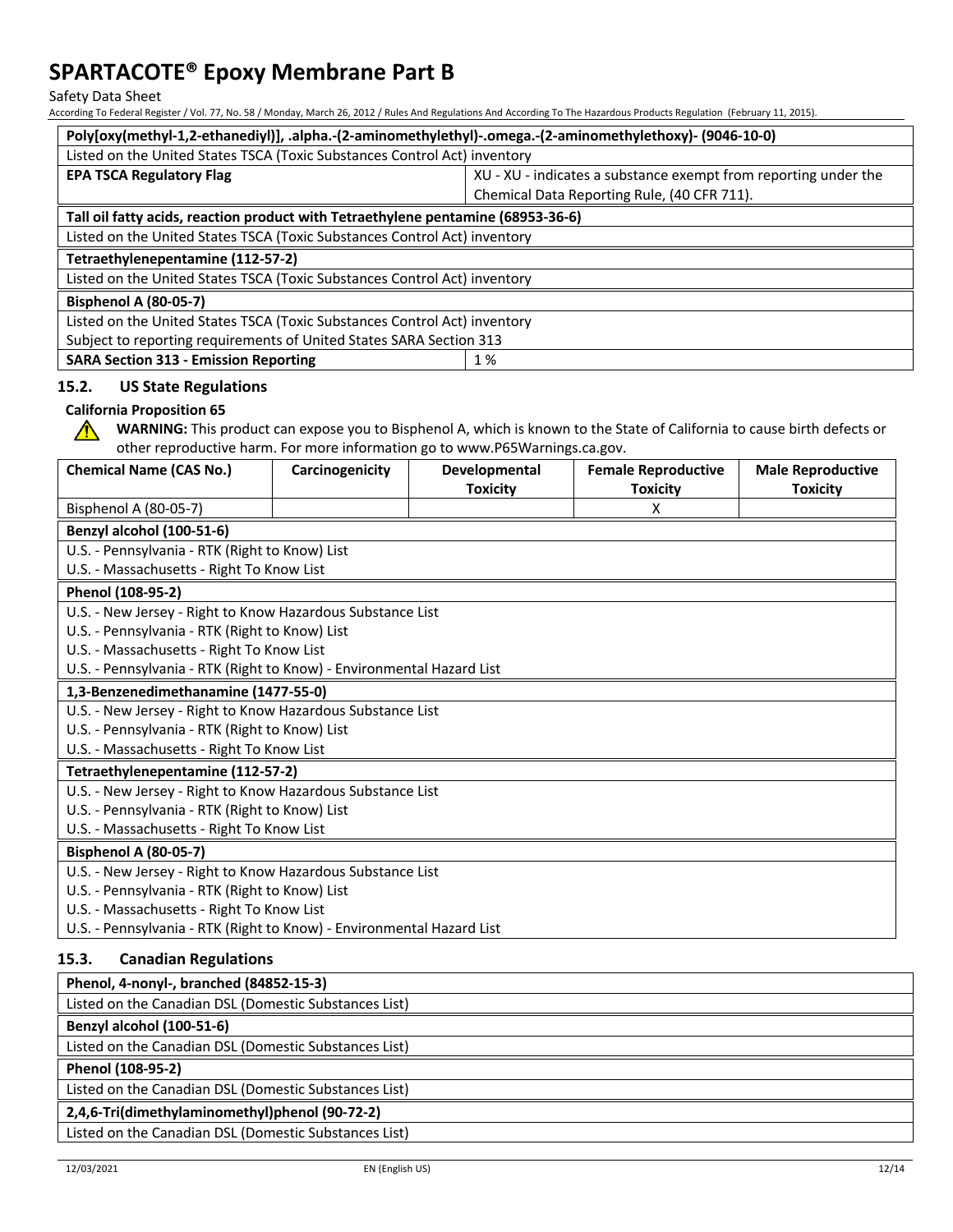#### Safety Data Sheet

According To Federal Register / Vol. 77, No. 58 / Monday, March 26, 2012 / Rules And Regulations And According To The Hazardous Products Regulation (February 11, 2015).

| 1,3-Benzenedimethanamine (1477-55-0) |  |
|--------------------------------------|--|
|--------------------------------------|--|

Listed on the Canadian DSL (Domestic Substances List)

**Poly[oxy(methyl-1,2-ethanediyl)], .alpha.-(2-aminomethylethyl)-.omega.-(2-aminomethylethoxy)- (9046-10-0)**

Listed on the Canadian DSL (Domestic Substances List)

#### **Tall oil fatty acids, reaction product with Tetraethylene pentamine (68953-36-6)**

Listed on the Canadian DSL (Domestic Substances List)

#### **Tetraethylenepentamine (112-57-2)**

Listed on the Canadian DSL (Domestic Substances List)

**Bisphenol A (80-05-7)**

Listed on the Canadian DSL (Domestic Substances List)

### **SECTION 16: OTHER INFORMATION, INCLUDING DATE OF PREPARATION OR LAST REVISION**

| Date of Preparation or Latest | : 12/03/2021                                                                                                                                                                                                                                                                                                                |
|-------------------------------|-----------------------------------------------------------------------------------------------------------------------------------------------------------------------------------------------------------------------------------------------------------------------------------------------------------------------------|
| <b>Revision</b>               |                                                                                                                                                                                                                                                                                                                             |
| <b>Other Information</b>      | : This document has bee                                                                                                                                                                                                                                                                                                     |
|                               | $\mathbf{1}$ $\mathbf{1}$ $\mathbf{2}$ $\mathbf{3}$ and $\mathbf{3}$ $\mathbf{4}$ $\mathbf{5}$ $\mathbf{5}$ $\mathbf{5}$ $\mathbf{6}$ $\mathbf{6}$ $\mathbf{7}$ $\mathbf{8}$ $\mathbf{8}$ $\mathbf{1}$ $\mathbf{1}$ $\mathbf{5}$ $\mathbf{1}$ $\mathbf{1}$ $\mathbf{5}$ $\mathbf{1}$ $\mathbf{1}$ $\mathbf{1}$ $\mathbf{1}$ |

en prepared in accordance with the SDS requirements of the OSHA Hazard Communication Standard 29 CFR 1910.1200 and Canada's Hazardous Products Regulations (HPR) SOR/2015-17.

#### **GHS Full Text Phrases:**

| Acute Tox. 3 (Dermal)                   | Acute toxicity (dermal) Category 3                                                         |
|-----------------------------------------|--------------------------------------------------------------------------------------------|
| Acute Tox. 3<br>(Inhalation:dust, mist) | Acute toxicity (inhalation:dust, mist) Category 3                                          |
| Acute Tox. 4 (Dermal)                   | Acute toxicity (dermal) Category 4                                                         |
| Acute Tox. 4<br>(Inhalation:dust, mist) | Acute toxicity (inhalation:dust, mist) Category 4                                          |
| Acute Tox. 4 (Oral)                     | Acute toxicity (oral) Category 4                                                           |
| Aquatic Acute 1                         | Hazardous to the aquatic environment - Acute Hazard Category 1                             |
| <b>Aquatic Acute 2</b>                  | Hazardous to the aquatic environment - Acute Hazard Category 2                             |
| <b>Aquatic Acute 3</b>                  | Hazardous to the aquatic environment - Acute Hazard Category 3                             |
| Aquatic Chronic 1                       | Hazardous to the aquatic environment - Chronic Hazard Category 1                           |
| <b>Aquatic Chronic 2</b>                | Hazardous to the aquatic environment - Chronic Hazard Category 2                           |
| <b>Aquatic Chronic 3</b>                | Hazardous to the aquatic environment - Chronic Hazard Category 3                           |
| Asp. Tox. 1                             | Aspiration hazard Category 1                                                               |
| Comb. Dust                              | Combustible Dust                                                                           |
| Eye Dam. 1                              | Serious eye damage/eye irritation Category 1                                               |
| Eye Irrit. 2A                           | Serious eye damage/eye irritation Category 2A                                              |
| Flam. Liq. 4                            | Flammable liquids Category 4                                                               |
| Muta. 2                                 | Germ cell mutagenicity Category 2                                                          |
| Repr. 1B                                | Reproductive toxicity Category 1B                                                          |
| Repr. 2                                 | Reproductive toxicity Category 2                                                           |
| Skin Corr. 1B                           | Skin corrosion/irritation Category 1B                                                      |
| Skin Corr. 1C                           | Skin corrosion/irritation Category 1C                                                      |
| Skin Irrit. 2                           | Skin corrosion/irritation Category 2                                                       |
| Skin Sens. 1                            | Skin sensitization, Category 1                                                             |
| Skin Sens, 1A                           | Skin sensitization, category 1A                                                            |
| Skin Sens. 1B                           | Skin sensitization, category 1B                                                            |
| STOT RE 2                               | Specific target organ toxicity (repeated exposure) Category 2                              |
| STOT SE 1                               | Specific target organ toxicity (single exposure) Category 1                                |
| STOT SE 3                               | Specific target organ toxicity - Single exposure, Category 3, Respiratory tract irritation |
| H227                                    | Combustible liquid                                                                         |